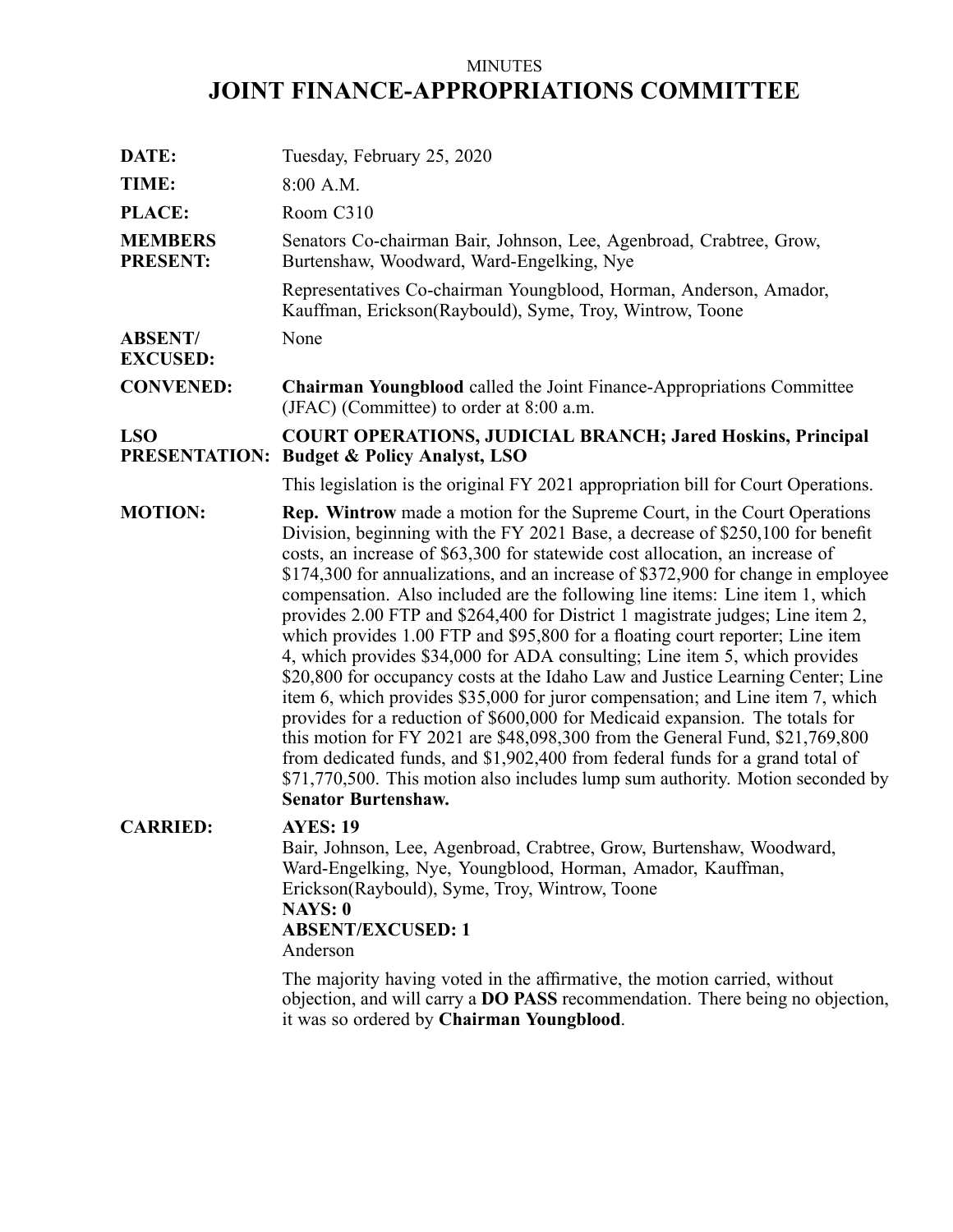| <b>UNANIMOUS</b><br><b>CONSENT:</b>    | Requested by Rep. Wintrow, granted by unanimous consent, that the Judicial<br>Branch, Court Operations FY 2021 standard language regarding retirement<br>contributions be accepted as part of the Supreme Court's FY 2021 appropriation<br>bill. See Audio and Motion and Ballot.                                                                                                                                                                                                                                                                                                                         |
|----------------------------------------|-----------------------------------------------------------------------------------------------------------------------------------------------------------------------------------------------------------------------------------------------------------------------------------------------------------------------------------------------------------------------------------------------------------------------------------------------------------------------------------------------------------------------------------------------------------------------------------------------------------|
| <b>LSO</b>                             | <b>GUARDIAN AD LITEM, JUDICIAL BRANCH; Jared Hoskins, Principal</b><br><b>PRESENTATION: Budget &amp; Policy Analyst, LSO</b>                                                                                                                                                                                                                                                                                                                                                                                                                                                                              |
|                                        | This legislation is the original FY 2021 appropriation bill for Guardian Ad Litem.                                                                                                                                                                                                                                                                                                                                                                                                                                                                                                                        |
| <b>MOTION:</b>                         | Senator Lee made a motion for the Supreme Court, in the Guardian Ad Litem<br>Program, beginning with the FY 2021 Base, the addition of line item 8, which<br>provides \$150,000 ongoing for Guardian Ad Litem Program Staff in the<br>five applicable districts and \$50,000 onetime for the grant administrator for<br>procurement of an independent evaluation of the Guardian Ad Litem Program<br>statewide, for a total of \$200,000. The total for this motion for FY 2021 is<br>\$1,379,200 from the General Fund. This motion also includes lump sum<br>authority. Motion seconded by Rep. Horman. |
| <b>CONFLICT OF</b><br><b>INTEREST:</b> | <b>Senator Nye and Senator Lee provided full disclosure by specifying a potential</b><br>perception of conflict of interest as outlined in Senate Rule 39 (H).                                                                                                                                                                                                                                                                                                                                                                                                                                            |
| <b>CARRIED:</b>                        | <b>AYES: 19</b><br>Bair, Johnson, Lee, Agenbroad, Crabtree, Grow, Burtenshaw, Woodward,<br>Ward-Engelking, Nye, Youngblood, Horman, Amador, Kauffman,<br>Erickson(Raybould), Syme, Troy, Wintrow, Toone<br><b>NAYS: 0</b><br><b>ABSENT/EXCUSED: 1</b>                                                                                                                                                                                                                                                                                                                                                     |
|                                        | Anderson                                                                                                                                                                                                                                                                                                                                                                                                                                                                                                                                                                                                  |
|                                        | The majority having voted in the affirmative, the motion carried, without<br>objection, and will carry a <b>DO PASS</b> recommendation. There being no objection,<br>it was so ordered by Chairman Youngblood. See Audio and Motion and Ballot.                                                                                                                                                                                                                                                                                                                                                           |
| <b>LSO</b>                             | <b>JUDICIAL COUNCIL, JUDICIAL BRANCH; Jared Hoskins, Principal</b><br><b>PRESENTATION: Budget &amp; Policy Analyst, LSO</b>                                                                                                                                                                                                                                                                                                                                                                                                                                                                               |
|                                        | This legislation is the original FY 2021 appropriation bill for Judicial Council.<br>This motion provides the Judicial Council with a maintenance of current<br>operations budget.                                                                                                                                                                                                                                                                                                                                                                                                                        |
| <b>CONFLICT OF</b><br><b>INTEREST:</b> | <b>Senator Lee</b> provided full disclosure by specifying a potential perception of<br>conflict of interest as outlined in Senate Rule 39 (H).                                                                                                                                                                                                                                                                                                                                                                                                                                                            |
| <b>MOTION:</b>                         | <b>Rep. Wintrow</b> made a motion for the Supreme Court, in the Judicial Council<br>Division, a total FY 2021 lump sum appropriation of \$130,800 from the General<br>Fund. The motion was seconded by Senator Burtenshaw.                                                                                                                                                                                                                                                                                                                                                                                |
| <b>CARRIED:</b>                        | <b>AYES: 19</b><br>Bair, Johnson, Lee, Agenbroad, Crabtree, Grow, Burtenshaw, Woodward,<br>Ward-Engelking, Nye, Youngblood, Horman, Amador, Kauffman,<br>Erickson(Raybould), Syme, Troy, Wintrow, Toone<br><b>NAYS: 0</b><br><b>ABSENT/EXCUSED: 1</b><br>Anderson                                                                                                                                                                                                                                                                                                                                         |
|                                        | The majority having voted in the affirmative, the motion carried, without<br>objection, and will carry a <b>DO PASS</b> recommendation. There being no objection,<br>it was so ordered by Chairman Youngblood. See Audio and Motion and Ballot.                                                                                                                                                                                                                                                                                                                                                           |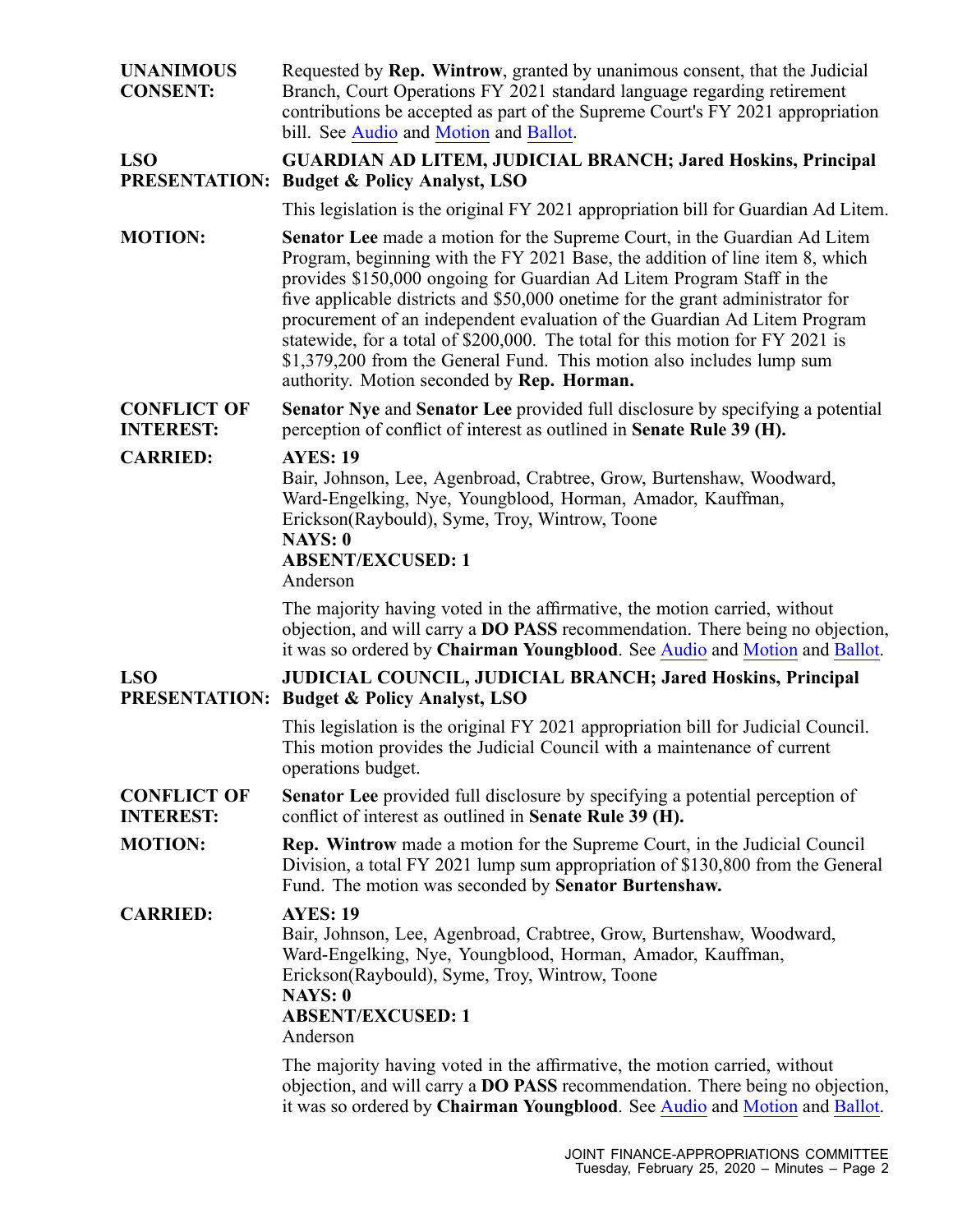### **LSO PRESENTATION: Principal Budget & Policy Analyst, LSO PUBLIC DEFENSE COMMISSION (Commission); Jared Hoskins,**

This legislation is the original FY 2021 appropriation bill for the Public Defense Commission.

#### **CONFLICT OF INTEREST: Rep. Wintrow** and **Rep. Erickson** provided full disclosure by specifying <sup>a</sup> potential perception of conflict of interest as outlined in **House Rule 80 (3).**

**MOTION: Senator Agenbroad** made <sup>a</sup> motion for the Public Defense Commission, beginning with the FY 2021 Base, <sup>a</sup> decrease of \$2,600 for benefit costs, an increase of \$900 for inflationary adjustments, an increase of \$600 for statewide cost allocation, and an increase of \$12,200 for change in employee compensation. Also included are the following line items: line item 1, which provides for <sup>a</sup> net-zero object transfer of \$60,000 from trustee and benefit payments to personnel costs for staff recruitment and retention; \$100 for OITS operating costs; \$1,100 for OITS servers and licensing; and <sup>a</sup> 2 percen<sup>t</sup> General Fund reduction of \$229,800 from trustee and benefit payments. The totals for this motion for FY 2021 are 7.00 FTP and \$11,274,900 from the General Fund. Motion seconded by **Rep. Wintrow.**

## **CARRIED: AYES: 20**

Bair, Johnson, Lee, Agenbroad, Crabtree, Grow, Burtenshaw, Woodward, Ward-Engelking, Nye, Youngblood, Horman, Anderson, Amador, Kauffman, Erickson(Raybould), Syme, Troy, Wintrow, Toone **NAYS: 0 ABSENT/EXCUSED: 0**

### The majority having voted in the affirmative, the motion carried, without objection, and will carry <sup>a</sup> **DO PASS** recommendation. There being no objection, it was so ordered by **Chairman Youngblood**.

**UNANIMOUS CONSENT:** Requested by **Rep. Wintrow**, granted by unanimous consent, that the Public Defense Commission FY 2021 standard language regarding trustee and benefit payments and encumbrances be accepted as par<sup>t</sup> of the Public Defense Commission's FY 2021 appropriation bill. See [Audio](https://legislature.idaho.gov/wp-content/uploads/budget/JFAC/sessionrecord/2020/6.Economic Development/Self-Governing Agencies/Public Defense Commission/~Budget Setting/February 25, 2020/A.Audio.mp3?1582748797) and [Motion](https://legislature.idaho.gov/wp-content/uploads/budget/JFAC/sessionrecord/2020/6.Economic Development/Self-Governing Agencies/Public Defense Commission/~Budget Setting/February 25, 2020/A.Motion.pdf?1582748797) and [Ballot](https://legislature.idaho.gov/wp-content/uploads/budget/JFAC/sessionrecord/2020/6.Economic Development/Self-Governing Agencies/Public Defense Commission/~Budget Setting/February 25, 2020/A.Ballot.pdf?1582748797).

#### **LSO PRESENTATION: Analyst, LSO ATTORNEY GENERAL; Jared Hoskins, Principal Budget & Policy**

This legislation is the original FY 2021 appropriation bill for the Attorney General.

**MOTION: Rep. Troy** made <sup>a</sup> motion for the Attorney General, beginning with the FY 2021 Base, <sup>a</sup> decrease of \$122,700 for benefit costs, an increase of \$128,100 for replacement items, an increase of \$17,900 for statewide cost allocation, and an increase of \$400,900 for change in employee compensation. Also included are the following line items: line item 1, which provides 1.00 FTP and \$108,900 for <sup>a</sup> deputy attorney general at the Department of Labor; line item 3, which provides 1.00 FTP and \$108,900 for <sup>a</sup> deputy attorney general at the Department of Correction; line item 4, which provides 1.00 FTP and \$117,500 for <sup>a</sup> deputy attorney general in the Civil Litigation Division; line item 5, which provides 1.00 FTP and \$108,900 for <sup>a</sup> deputy attorney general at the Idaho Transportation Department; and \$3,100 for OITS operating costs. The totals for this motion for FY 2021 are 219.00 FTP, \$24,995,300 from the General Fund, \$834,400 from dedicated funds, and \$1,196,500 from federal funds for <sup>a</sup> grand total of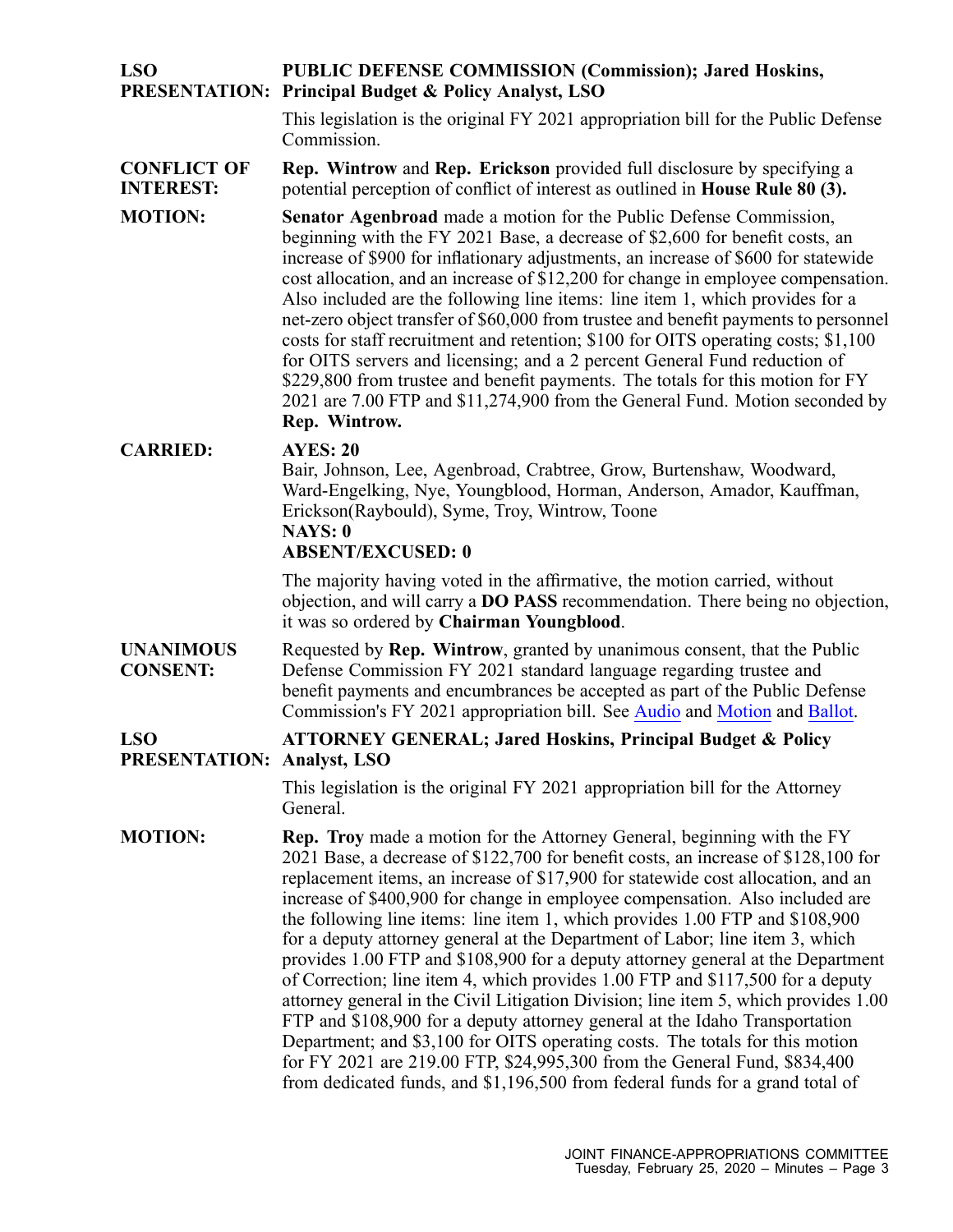|                                                 | \$27,026,200. This motion also includes lump sum authority. Motion seconded by<br><b>Senator Burtenshaw.</b>                                                                                                                                                                                                                                                                                                                                                                                                                                                             |
|-------------------------------------------------|--------------------------------------------------------------------------------------------------------------------------------------------------------------------------------------------------------------------------------------------------------------------------------------------------------------------------------------------------------------------------------------------------------------------------------------------------------------------------------------------------------------------------------------------------------------------------|
| <b>CARRIED:</b>                                 | <b>AYES: 18</b><br>Bair, Johnson, Lee, Agenbroad, Crabtree, Grow, Burtenshaw, Woodward,<br>Ward-Engelking, Nye, Youngblood, Anderson, Amador, Kauffman,<br>Erickson(Raybould), Syme, Troy, Toone<br>NAYS: 0<br><b>ABSENT/EXCUSED: 2</b><br>Horman, Wintrow                                                                                                                                                                                                                                                                                                               |
|                                                 | The majority having voted in the affirmative, the motion carried, without<br>objection, and will carry a <b>DO PASS</b> recommendation. There being no objection,<br>it was so ordered by Chairman Youngblood. See Audio and Motion and Ballot.                                                                                                                                                                                                                                                                                                                          |
| <b>LSO</b><br><b>PRESENTATION: Analyst, LSO</b> | LIEUTENANT GOVERNOR; Maggie Smith, Senior Budget & Policy                                                                                                                                                                                                                                                                                                                                                                                                                                                                                                                |
|                                                 | This legislation is the original FY 2021 appropriation bill for the Lieutenant<br>Governor. This motion also includes exemption from the budget laws restricting<br>transfer of appropriation between object codes, making this budget lump sum.                                                                                                                                                                                                                                                                                                                         |
| <b>MOTION:</b>                                  | Senator Crabtree made a motion for the Lieutenant Governor, beginning with<br>the FY 2021 Base, a decrease of \$500 for benefit costs, and an increase of<br>\$1,700 for change in employee compensation. Also included are the following<br>line items: \$700 for OITS servers and licensing; and a 2 percent General Fund<br>reduction of \$3,700, of which \$3,400 is from personnel costs and \$300 is from<br>operating expenditures. The totals for this motion for FY 2021 are 3.00 FTP and<br>\$182,100 from the General Fund. Motion seconded by Rep. Anderson. |
| <b>CARRIED:</b>                                 | <b>AYES: 18</b><br>Bair, Johnson, Lee, Agenbroad, Crabtree, Grow, Burtenshaw, Woodward,<br>Ward-Engelking, Nye, Youngblood, Anderson, Amador, Kauffman,<br>Erickson(Raybould), Syme, Troy, Toone<br>NAYS: 0<br><b>ABSENT/EXCUSED: 2</b><br>Horman, Wintrow                                                                                                                                                                                                                                                                                                               |
|                                                 | The majority having voted in the affirmative, the motion carried, without<br>objection, and will carry a <b>DO PASS</b> recommendation. There being no objection,<br>it was so ordered by Chairman Youngblood. See Audio and Motion and Ballot.                                                                                                                                                                                                                                                                                                                          |
| <b>LSO</b><br><b>PRESENTATION:</b>              | <b>STATE TREASURER; Maggie Smith, Senior Budget &amp; Policy Analyst, LSO</b>                                                                                                                                                                                                                                                                                                                                                                                                                                                                                            |
|                                                 | This legislation is the original FY 2021 appropriation bill for the State Treasurer.                                                                                                                                                                                                                                                                                                                                                                                                                                                                                     |
| <b>MOTION:</b>                                  | <b>Senator Agenbroad</b> made a motion for the State Treasurer, beginning with the<br>FY 2021 Base, a decrease of \$13,300 for benefit costs, an increase of \$3,800 for<br>statewide cost allocation, and an increase of \$42,400 for change in employee<br>compensation. Also included are the following line items: \$300 for OITS<br>operating costs; and a 2 percent General Fund reduction, which is accomplished                                                                                                                                                  |

through an ongoing fund shift of \$29,300 in operating expenditures from the General Fund to the Professional Services Fund. The totals for this motion for FY 2021 are 26.00 FTP, \$1,444,800 from the General Fund, and \$2,921,000 from dedicated funds, for <sup>a</sup> grand total of \$4,365,800. Motion seconded by **Rep. Anderson.**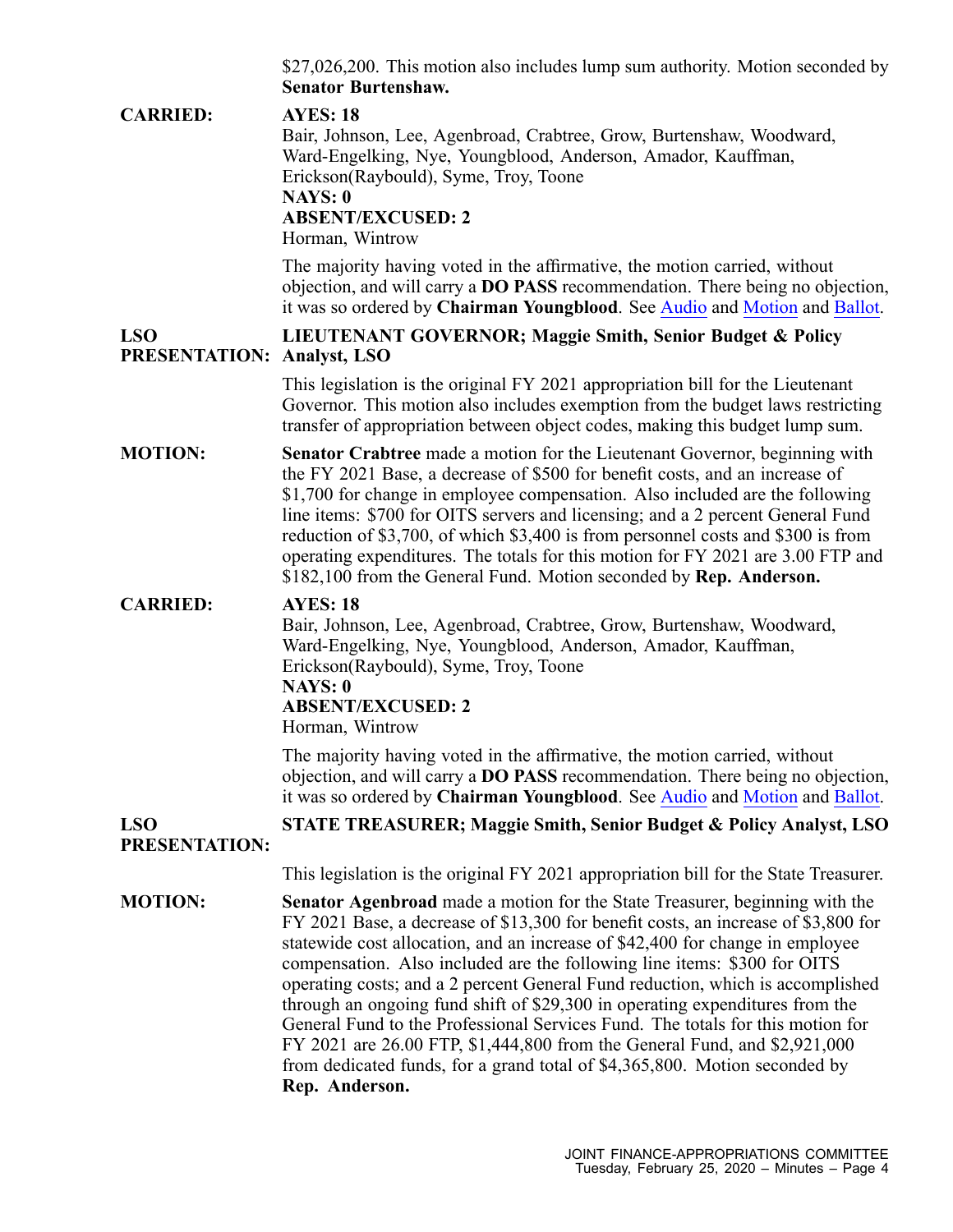| <b>CONFLICT OF</b><br><b>INTEREST:</b> | <b>Rep. Youngblood</b> provided full disclosure by specifying a potential perception<br>of conflict of interest as outlined in <b>House Rule 80 (3).</b>                                                                                                                                                                                                                                                                                                                                                                                                                                                                                                                           |
|----------------------------------------|------------------------------------------------------------------------------------------------------------------------------------------------------------------------------------------------------------------------------------------------------------------------------------------------------------------------------------------------------------------------------------------------------------------------------------------------------------------------------------------------------------------------------------------------------------------------------------------------------------------------------------------------------------------------------------|
| <b>CARRIED:</b>                        | <b>AYES: 17</b><br>Bair, Johnson, Lee, Agenbroad, Crabtree, Grow, Burtenshaw, Woodward,<br>Ward-Engelking, Nye, Youngblood, Anderson, Amador, Kauffman,<br>Erickson(Raybould), Syme, Toone<br>NAYS: 0<br><b>ABSENT/EXCUSED: 3</b><br>Horman, Wintrow, Troy                                                                                                                                                                                                                                                                                                                                                                                                                         |
|                                        | The majority having voted in the affirmative, the motion carried, without<br>objection, and will carry a <b>DO PASS</b> recommendation. There being no objection,<br>it was so ordered by Chairman Youngblood.                                                                                                                                                                                                                                                                                                                                                                                                                                                                     |
| <b>UNANIMOUS</b><br><b>CONSENT:</b>    | Requested by Rep. Agenbroad, granted by unanimous consent, to include the<br>language, which limits the amount that may be paid for bank service fees, as a<br>section of the State Treasurer's FY 2021 appropriation bill.                                                                                                                                                                                                                                                                                                                                                                                                                                                        |
|                                        | The standard language modifies the amounts the State Treasurer's Office may<br>use to pay bank service fees. This language has been included in the Treasurer's<br>appropriation bill since FY 2008, setting a cap on the amounts that may be<br>spent on bank fees by fund source. This language maintains the caps at the<br>same overall total it has been for the past several years (\$628,300), but it shifts<br>\$29,300 from the General Fund cap to the Professional Services Fund cap. See<br>Audio and Motion and Ballot.                                                                                                                                               |
| <b>LSO</b><br><b>PRESENTATION:</b>     | STATE BOARD OF EDUCATION, SPECIAL PROGRAMS; Janet Jessup,<br><b>Senior Budget &amp; Policy Analyst, LSO</b>                                                                                                                                                                                                                                                                                                                                                                                                                                                                                                                                                                        |
|                                        | For FY 2021, the Governor recommended a 2 percent General Fund decrease<br>for five of the six programs within the Division of Special Programs equalling<br>\$84,700. The motion stated that \$46,500 would come from personnel costs (PC)<br>and \$38,200 would come from operating expenditures (OE). However, these two<br>latter numbers did not reflect the desire of the motion makers to consider agency<br>preference in how reductions were carried out. The total appropriation does<br>not change, nor does the total for the 2 percent decrease, just the amounts in<br>PC and OE. This motion corrects the amounts of personnel costs and operating<br>expenditures. |
| <b>UNANIMOUS</b><br><b>CONSENT:</b>    | Requested by Rep. Amador, granted by unanimous consent, to reopen the fiscal<br>year 2021 budget for the Division of Special Programs.                                                                                                                                                                                                                                                                                                                                                                                                                                                                                                                                             |
| <b>MOTION:</b>                         | Rep. Amador made a motion to the Division of Special Programs for fiscal year<br>2021, in addition to the action taken on February 20, add \$40,700 to personnel<br>costs and remove \$40,700 to operating expenditures, all from the General Fund.<br>Motion seconded by Senator Burtenshaw.                                                                                                                                                                                                                                                                                                                                                                                      |
| <b>CARRIED:</b>                        | <b>AYES: 16</b><br>Bair, Johnson, Agenbroad, Crabtree, Grow, Burtenshaw, Woodward,<br>Ward-Engelking, Nye, Youngblood, Anderson, Amador, Kauffman,<br>Erickson(Raybould), Syme, Toone<br><b>NAYS: 0</b><br><b>ABSENT/EXCUSED: 4</b><br>Horman, Wintrow, Troy, Lee                                                                                                                                                                                                                                                                                                                                                                                                                  |